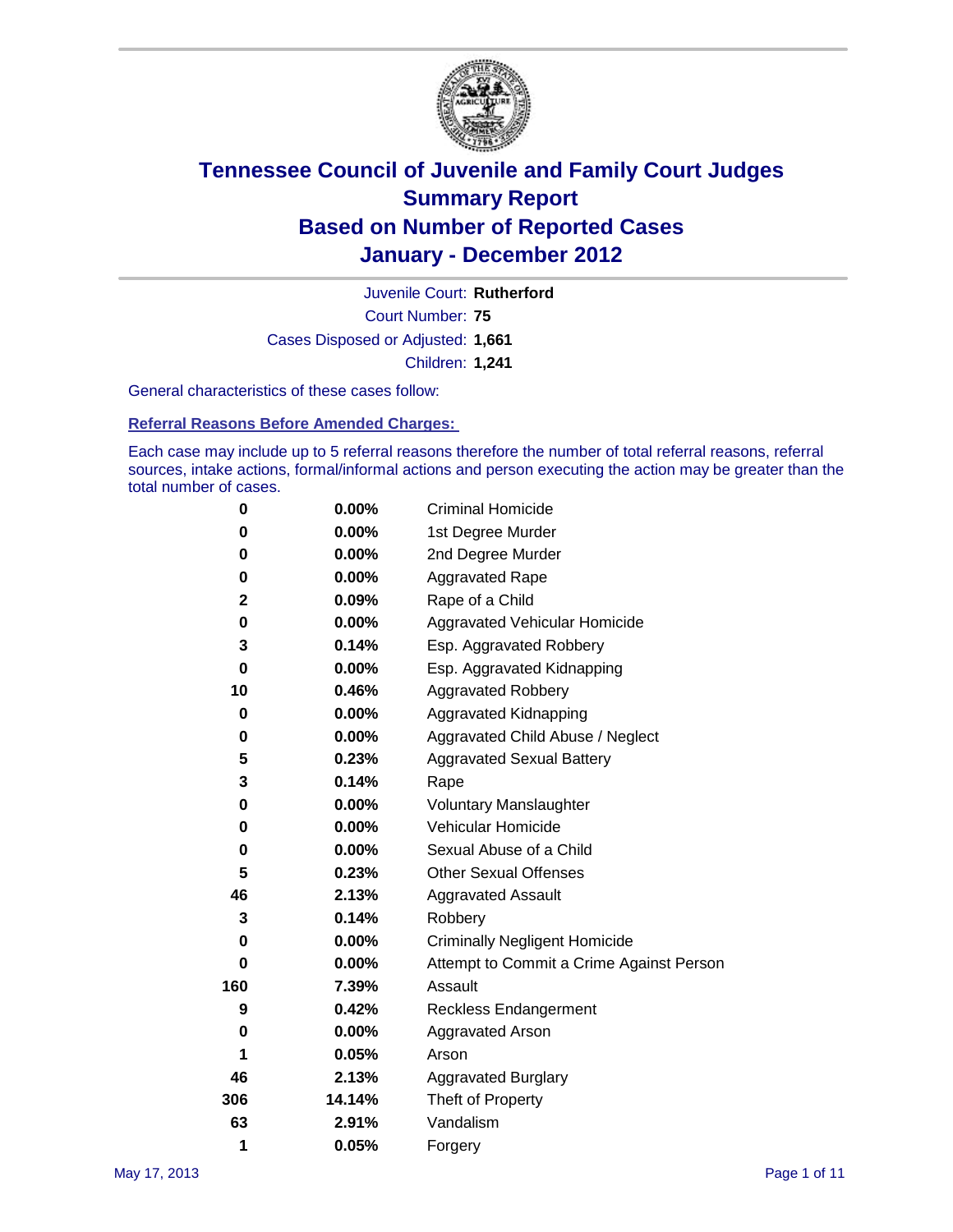

Court Number: **75** Juvenile Court: **Rutherford** Cases Disposed or Adjusted: **1,661** Children: **1,241**

#### **Referral Reasons Before Amended Charges:**

Each case may include up to 5 referral reasons therefore the number of total referral reasons, referral sources, intake actions, formal/informal actions and person executing the action may be greater than the total number of cases.

| 0              | 0.00%    | <b>Worthless Checks</b>                                     |  |  |
|----------------|----------|-------------------------------------------------------------|--|--|
| $\overline{7}$ | 0.32%    | Illegal Possession / Fraudulent Use of Credit / Debit Cards |  |  |
| 36             | 1.66%    | <b>Burglary</b>                                             |  |  |
| 10             | 0.46%    | Unauthorized Use of a Vehicle                               |  |  |
| $\mathbf 0$    | $0.00\%$ | <b>Cruelty to Animals</b>                                   |  |  |
| 34             | 1.57%    | Sale of Controlled Substances                               |  |  |
| 61             | 2.82%    | <b>Other Drug Offenses</b>                                  |  |  |
| 131            | 6.05%    | Possession of Controlled Substances                         |  |  |
| 1              | 0.05%    | <b>Criminal Attempt</b>                                     |  |  |
| 9              | 0.42%    | Carrying Weapons on School Property                         |  |  |
| 27             | 1.25%    | Unlawful Carrying / Possession of a Weapon                  |  |  |
| 36             | 1.66%    | <b>Evading Arrest</b>                                       |  |  |
| 1              | 0.05%    | Escape                                                      |  |  |
| 9              | 0.42%    | Driving Under Influence (DUI)                               |  |  |
| 57             | 2.63%    | Possession / Consumption of Alcohol                         |  |  |
| 37             | 1.71%    | Resisting Stop, Frisk, Halt, Arrest or Search               |  |  |
| $\mathbf 0$    | $0.00\%$ | <b>Aggravated Criminal Trespass</b>                         |  |  |
| 5              | 0.23%    | Harassment                                                  |  |  |
| $\pmb{0}$      | 0.00%    | Failure to Appear                                           |  |  |
| 3              | 0.14%    | Filing a False Police Report                                |  |  |
| 0              | 0.00%    | Criminal Impersonation                                      |  |  |
| 160            | 7.39%    | <b>Disorderly Conduct</b>                                   |  |  |
| 15             | 0.69%    | <b>Criminal Trespass</b>                                    |  |  |
| 27             | 1.25%    | <b>Public Intoxication</b>                                  |  |  |
| 0              | $0.00\%$ | Gambling                                                    |  |  |
| 54             | 2.50%    | <b>Traffic</b>                                              |  |  |
| 0              | $0.00\%$ | <b>Local Ordinances</b>                                     |  |  |
| 0              | $0.00\%$ | Violation of Wildlife Regulations                           |  |  |
| 0              | $0.00\%$ | Contempt of Court                                           |  |  |
| 160            | 7.39%    | Violation of Probation                                      |  |  |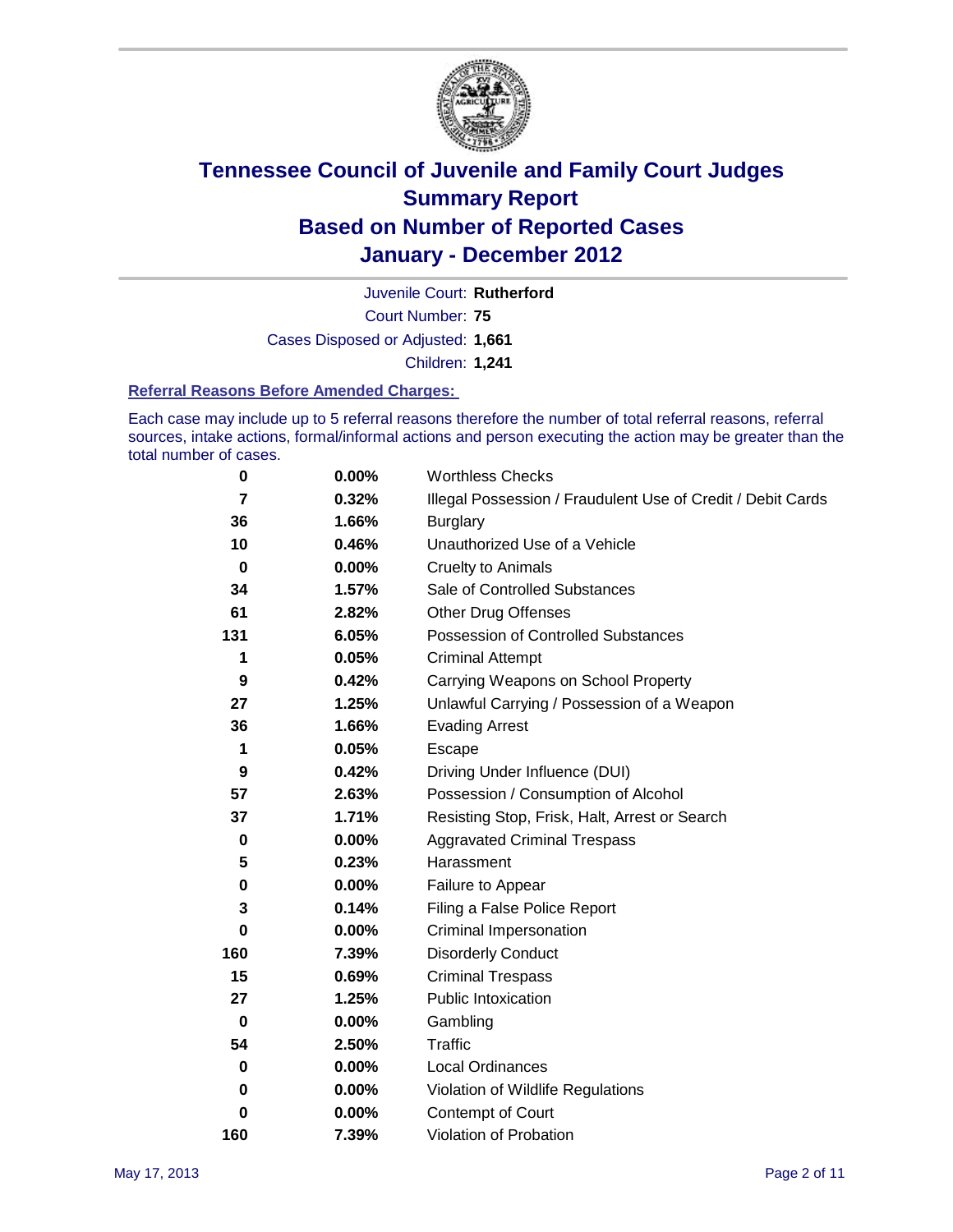

Court Number: **75** Juvenile Court: **Rutherford** Cases Disposed or Adjusted: **1,661** Children: **1,241**

#### **Referral Reasons Before Amended Charges:**

Each case may include up to 5 referral reasons therefore the number of total referral reasons, referral sources, intake actions, formal/informal actions and person executing the action may be greater than the total number of cases.

| 0        | 0.00%    | Violation of Aftercare                 |
|----------|----------|----------------------------------------|
| 69       | 3.19%    | Unruly Behavior                        |
| 236      | 10.91%   | Truancy                                |
| 20       | 0.92%    | In-State Runaway                       |
| 0        | $0.00\%$ | Out-of-State Runaway                   |
| 15       | 0.69%    | Possession of Tobacco Products         |
| 64       | 2.96%    | Violation of a Valid Court Order       |
| 54       | 2.50%    | Violation of Curfew                    |
| 0        | $0.00\%$ | Sexually Abused Child                  |
| 0        | $0.00\%$ | <b>Physically Abused Child</b>         |
| 0        | 0.00%    | Dependency / Neglect                   |
| 0        | 0.00%    | <b>Termination of Parental Rights</b>  |
| 0        | 0.00%    | <b>Violation of Pretrial Diversion</b> |
| 0        | 0.00%    | Violation of Informal Adjustment       |
| 9        | 0.42%    | <b>Judicial Review</b>                 |
| $\bf{0}$ | $0.00\%$ | <b>Administrative Review</b>           |
| 0        | $0.00\%$ | <b>Foster Care Review</b>              |
| 0        | 0.00%    | Custody                                |
| 0        | $0.00\%$ | Visitation                             |
| 0        | 0.00%    | Paternity / Legitimation               |
| 0        | $0.00\%$ | <b>Child Support</b>                   |
| 0        | $0.00\%$ | <b>Request for Medical Treatment</b>   |
| 0        | 0.00%    | <b>Consent to Marry</b>                |
| 154      | 7.12%    | Other                                  |
| 2,164    | 100.00%  | <b>Total Referrals</b>                 |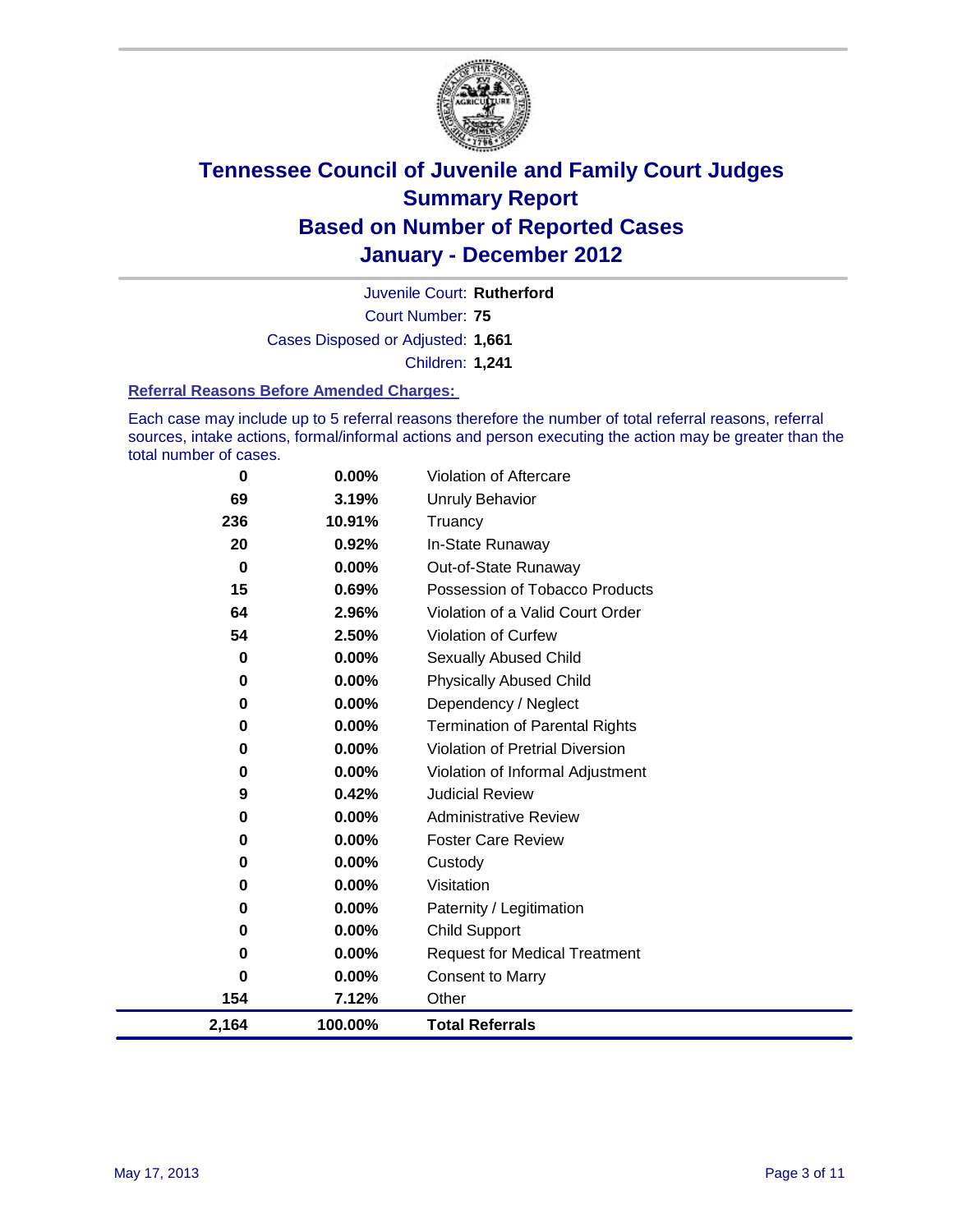

| Juvenile Court: Rutherford |                                   |                                   |  |
|----------------------------|-----------------------------------|-----------------------------------|--|
|                            | <b>Court Number: 75</b>           |                                   |  |
|                            | Cases Disposed or Adjusted: 1,661 |                                   |  |
|                            |                                   | <b>Children: 1,241</b>            |  |
| <b>Referral Sources: 1</b> |                                   |                                   |  |
| 1,098                      | 50.74%                            | <b>Law Enforcement</b>            |  |
| 235                        | 10.86%                            | Parents                           |  |
| 0                          | 0.00%                             | <b>Relatives</b>                  |  |
| 0                          | 0.00%                             | Self                              |  |
| 316                        | 14.60%                            | School                            |  |
| 0                          | 0.00%                             | <b>CSA</b>                        |  |
| 69                         | 3.19%                             | <b>DCS</b>                        |  |
| $\bf{0}$                   | 0.00%                             | <b>Other State Department</b>     |  |
| $\bf{0}$                   | 0.00%                             | <b>District Attorney's Office</b> |  |
| 131                        | 6.05%                             | <b>Court Staff</b>                |  |
| 0                          | 0.00%                             | Social Agency                     |  |
| $\bf{0}$                   | 0.00%                             | <b>Other Court</b>                |  |
| 236                        | 10.91%                            | Victim                            |  |
| $\bf{0}$                   | 0.00%                             | Child & Parent                    |  |
| 0                          | 0.00%                             | Hospital                          |  |
| 0                          | 0.00%                             | Unknown                           |  |
| 79                         | 3.65%                             | Other                             |  |
| 2,164                      | 100.00%                           | <b>Total Referral Sources</b>     |  |

### **Age of Child at Referral: 2**

|     |          | <b>Total Child Count</b> |
|-----|----------|--------------------------|
| 0   | $0.00\%$ | <b>Unknown</b>           |
| 0   | 0.00%    | Ages 19 and Over         |
| 378 | 30.46%   | Ages 17 through 18       |
| 505 | 40.69%   | Ages 15 through 16       |
| 255 | 20.55%   | Ages 13 through 14       |
| 68  | 5.48%    | Ages 11 through 12       |
| 35  | 2.82%    | Ages 10 and Under        |
|     |          | 1.241<br>100.00%         |

<sup>1</sup> If different than number of Referral Reasons (2164), verify accuracy of your court's data.

<sup>2</sup> One child could be counted in multiple categories, verify accuracy of your court's data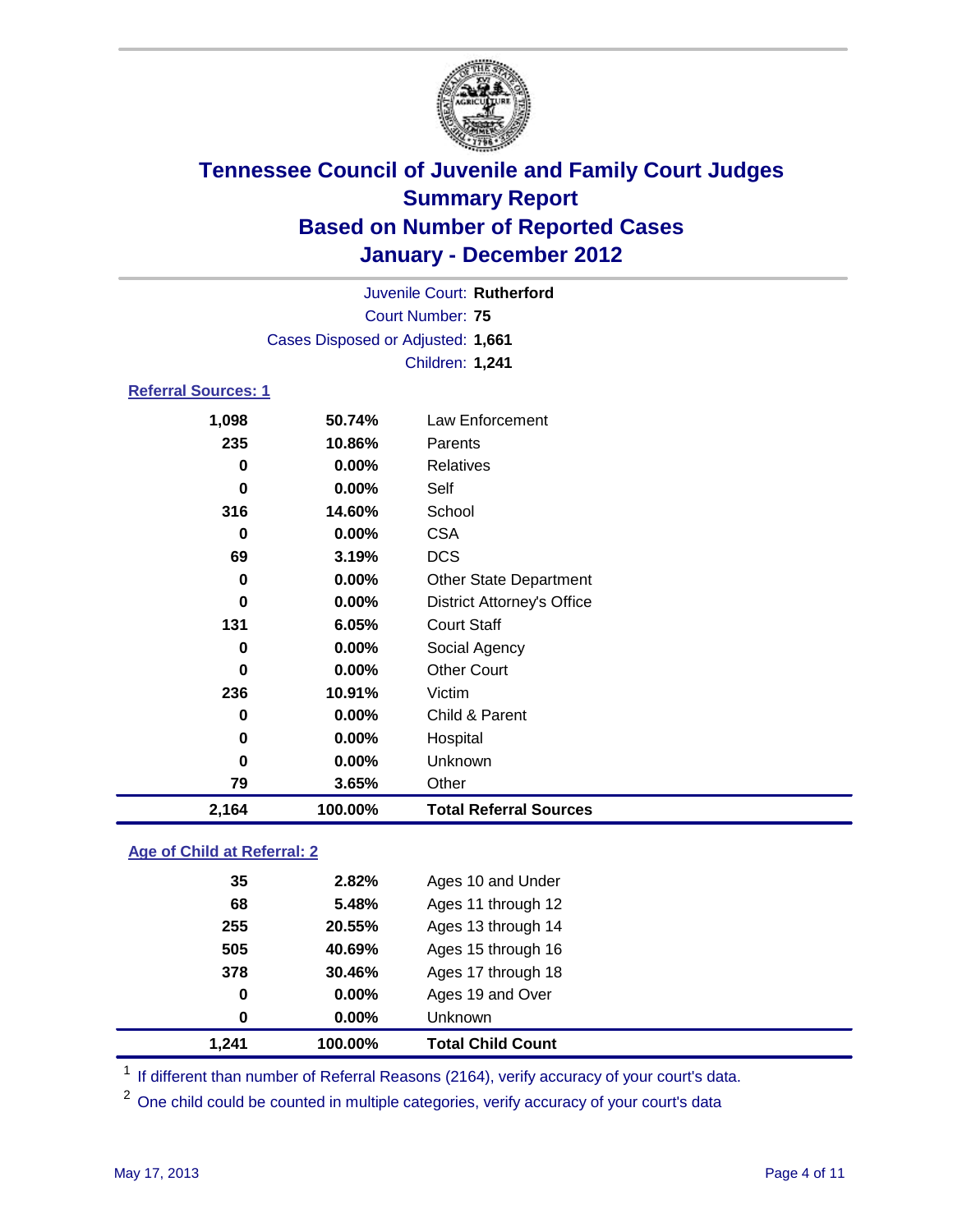

| Juvenile Court: Rutherford              |                                   |                          |  |  |
|-----------------------------------------|-----------------------------------|--------------------------|--|--|
|                                         | <b>Court Number: 75</b>           |                          |  |  |
|                                         | Cases Disposed or Adjusted: 1,661 |                          |  |  |
|                                         |                                   | Children: 1,241          |  |  |
| Sex of Child: 1                         |                                   |                          |  |  |
| 753                                     | 60.68%                            | Male                     |  |  |
| 482                                     | 38.84%                            | Female                   |  |  |
| 6                                       | 0.48%                             | Unknown                  |  |  |
| 1,241                                   | 100.00%                           | <b>Total Child Count</b> |  |  |
| Race of Child: 1                        |                                   |                          |  |  |
| 810                                     | 65.27%                            | White                    |  |  |
| 327                                     | 26.35%                            | African American         |  |  |
| $\mathbf 0$                             | 0.00%                             | Native American          |  |  |
| 19                                      | 1.53%                             | Asian                    |  |  |
| 11                                      | 0.89%                             | Mixed                    |  |  |
| 74                                      | 5.96%                             | Unknown                  |  |  |
| 1,241                                   | 100.00%                           | <b>Total Child Count</b> |  |  |
| <b>Hispanic Origin: 1</b>               |                                   |                          |  |  |
| 92                                      | 7.41%                             | Yes                      |  |  |
| 826                                     | 66.56%                            | No                       |  |  |
| 323                                     | 26.03%                            | Unknown                  |  |  |
| 1,241                                   | 100.00%                           | <b>Total Child Count</b> |  |  |
| <b>School Enrollment of Children: 1</b> |                                   |                          |  |  |
| 1,071                                   | 86.30%                            | Yes                      |  |  |
| 43                                      | 3.46%                             | No                       |  |  |
| 127                                     | 10.23%                            | Unknown                  |  |  |
| 1,241                                   | 100.00%                           | <b>Total Child Count</b> |  |  |

<sup>1</sup> One child could be counted in multiple categories, verify accuracy of your court's data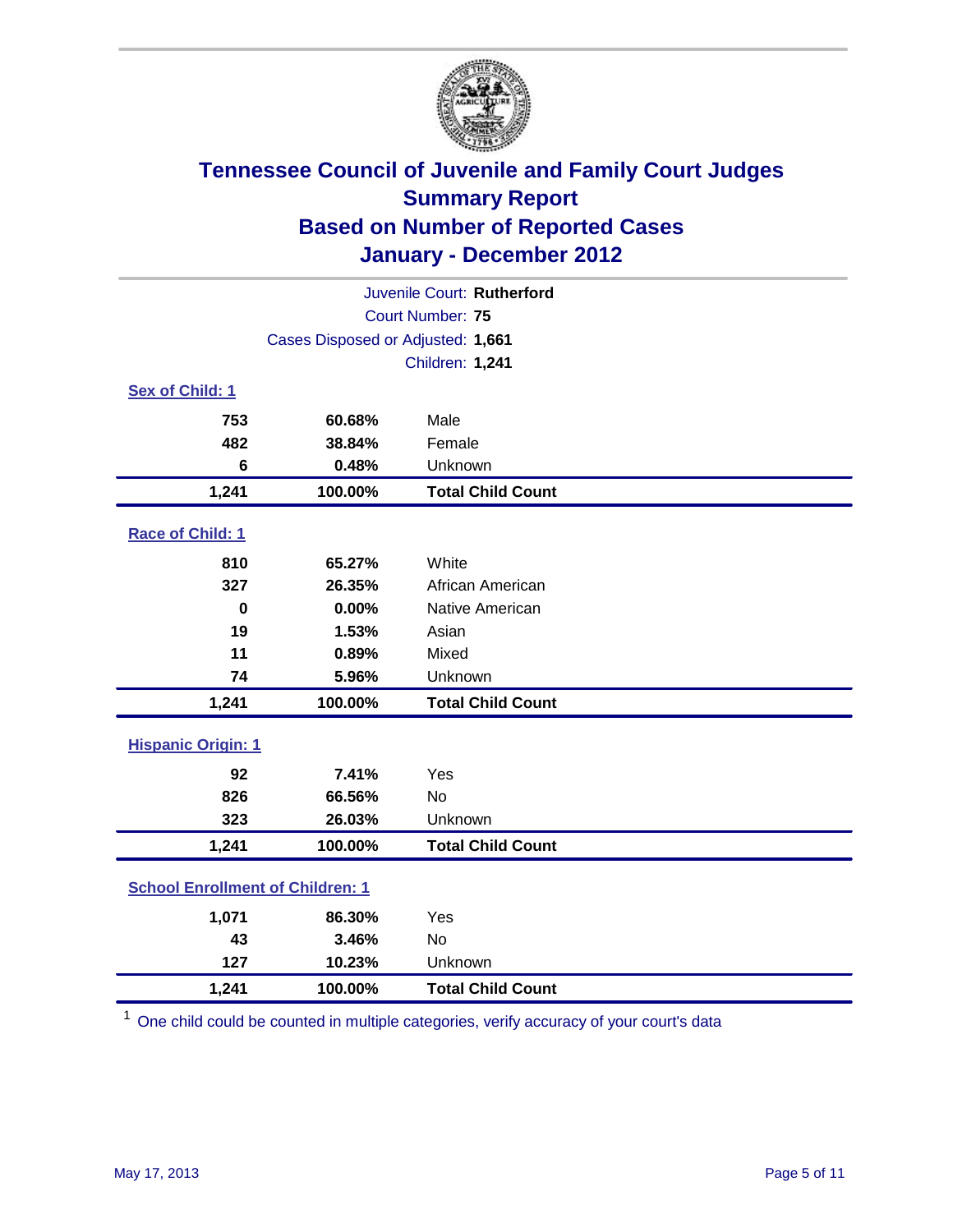

Court Number: **75** Juvenile Court: **Rutherford** Cases Disposed or Adjusted: **1,661** Children: **1,241**

### **Living Arrangement of Child at Time of Referral: 1**

| 1,241 | 100.00%  | <b>Total Child Count</b>     |
|-------|----------|------------------------------|
| 13    | 1.05%    | Other                        |
| 462   | 37.23%   | Unknown                      |
| 0     | $0.00\%$ | Independent                  |
| 0     | $0.00\%$ | In an Institution            |
| 0     | $0.00\%$ | In a Residential Center      |
| 1     | $0.08\%$ | In a Group Home              |
| 12    | $0.97\%$ | With Foster Family           |
| 0     | $0.00\%$ | With Adoptive Parents        |
| 69    | 5.56%    | <b>With Relatives</b>        |
| 97    | 7.82%    | <b>With Father</b>           |
| 383   | 30.86%   | <b>With Mother</b>           |
| 47    | 3.79%    | With Mother and Stepfather   |
| 17    | 1.37%    | With Father and Stepmother   |
| 140   | 11.28%   | With Both Biological Parents |
|       |          |                              |

#### **Type of Detention: 2**

| 1,661    | 100.00%  | <b>Total Detention Count</b> |  |
|----------|----------|------------------------------|--|
| 12       | 0.72%    | Other                        |  |
| 860      | 51.78%   | Does Not Apply               |  |
| 0        | $0.00\%$ | Unknown                      |  |
| 0        | $0.00\%$ | <b>Psychiatric Hospital</b>  |  |
| $\bf{0}$ | 0.00%    | Jail - No Separation         |  |
| 0        | $0.00\%$ | Jail - Partial Separation    |  |
| 0        | 0.00%    | Jail - Complete Separation   |  |
| 789      | 47.50%   | Juvenile Detention Facility  |  |
| 0        | $0.00\%$ | Non-Secure Placement         |  |
|          |          |                              |  |

<sup>1</sup> One child could be counted in multiple categories, verify accuracy of your court's data

<sup>2</sup> If different than number of Cases (1661) verify accuracy of your court's data.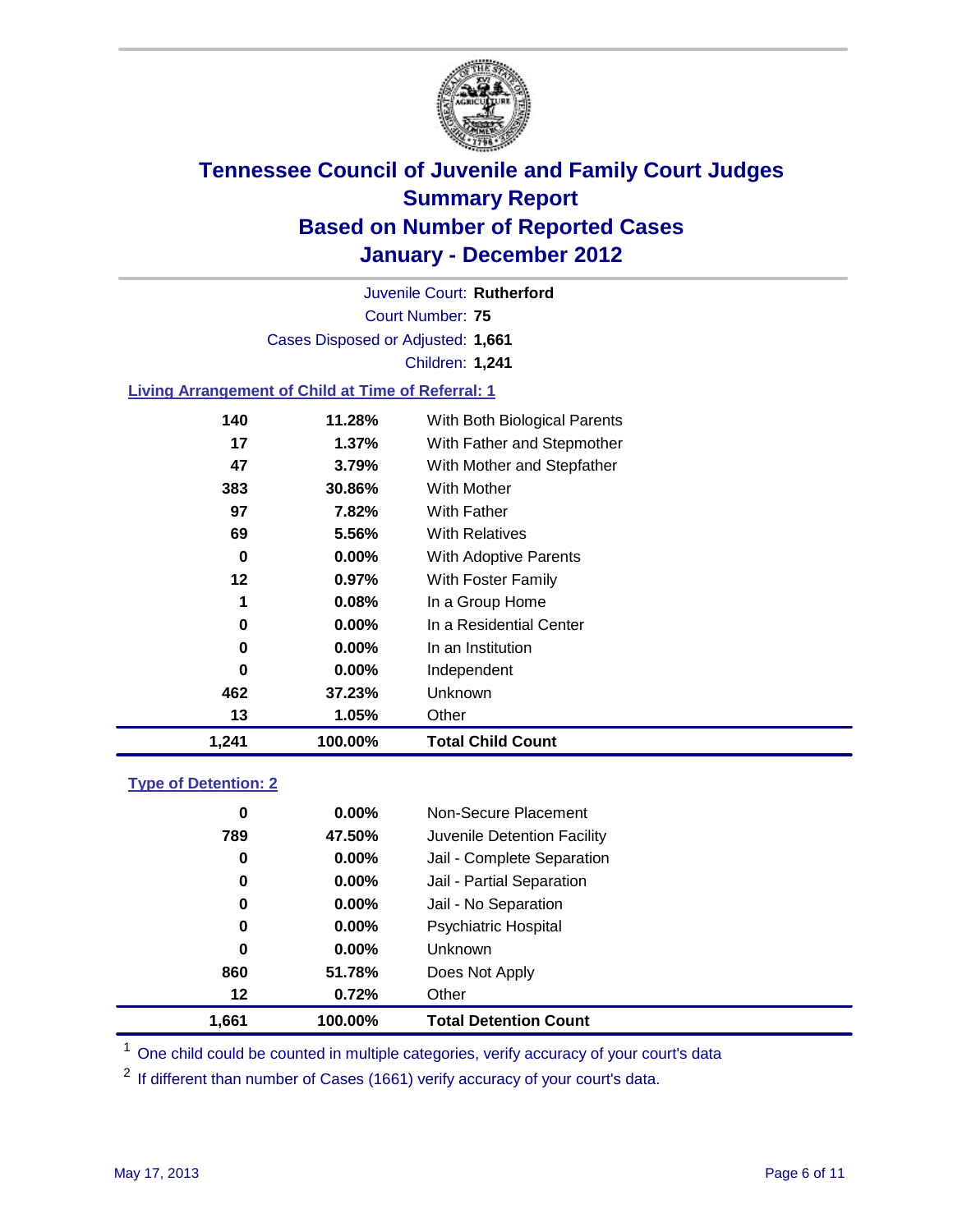

| Juvenile Court: Rutherford                         |                                   |                                      |  |  |
|----------------------------------------------------|-----------------------------------|--------------------------------------|--|--|
| Court Number: 75                                   |                                   |                                      |  |  |
|                                                    | Cases Disposed or Adjusted: 1,661 |                                      |  |  |
|                                                    |                                   | Children: 1,241                      |  |  |
| <b>Placement After Secure Detention Hearing: 1</b> |                                   |                                      |  |  |
| 773                                                | 46.54%                            | Returned to Prior Living Arrangement |  |  |
| $\mathbf{2}$                                       | 0.12%                             | Juvenile Detention Facility          |  |  |
| $\mathbf 0$                                        | 0.00%                             | Jail                                 |  |  |
| 9                                                  | 0.54%                             | Shelter / Group Home                 |  |  |
| 0                                                  | 0.00%                             | <b>Foster Family Home</b>            |  |  |
| 0                                                  | 0.00%                             | Psychiatric Hospital                 |  |  |
|                                                    | 0.06%                             | Unknown                              |  |  |
| 871                                                | 52.44%                            | Does Not Apply                       |  |  |
| 5                                                  | 0.30%                             | Other                                |  |  |
| 1,661                                              | 100.00%                           | <b>Total Placement Count</b>         |  |  |
| <b>Intake Actions: 2</b>                           |                                   |                                      |  |  |
| 2,100                                              | 97.04%                            | <b>Petition Filed</b>                |  |  |
| 0                                                  | 0.00%                             | <b>Motion Filed</b>                  |  |  |
| 0                                                  | 0.00%                             | <b>Citation Processed</b>            |  |  |
| 0                                                  | 0.00%                             | Notification of Paternity Processed  |  |  |
| 9                                                  | 0.42%                             | Scheduling of Judicial Review        |  |  |
| $\bf{0}$                                           | 0.00%                             | Scheduling of Administrative Review  |  |  |
| 0                                                  | 0.00%                             | Scheduling of Foster Care Review     |  |  |
| $\bf{0}$                                           | 0.00%                             | Unknown                              |  |  |
| 0                                                  | 0.00%                             | Does Not Apply                       |  |  |
| 55                                                 | 2.54%                             | Other                                |  |  |
| 2,164                                              | 100.00%                           | <b>Total Intake Count</b>            |  |  |

<sup>1</sup> If different than number of Cases (1661) verify accuracy of your court's data.

<sup>2</sup> If different than number of Referral Reasons (2164), verify accuracy of your court's data.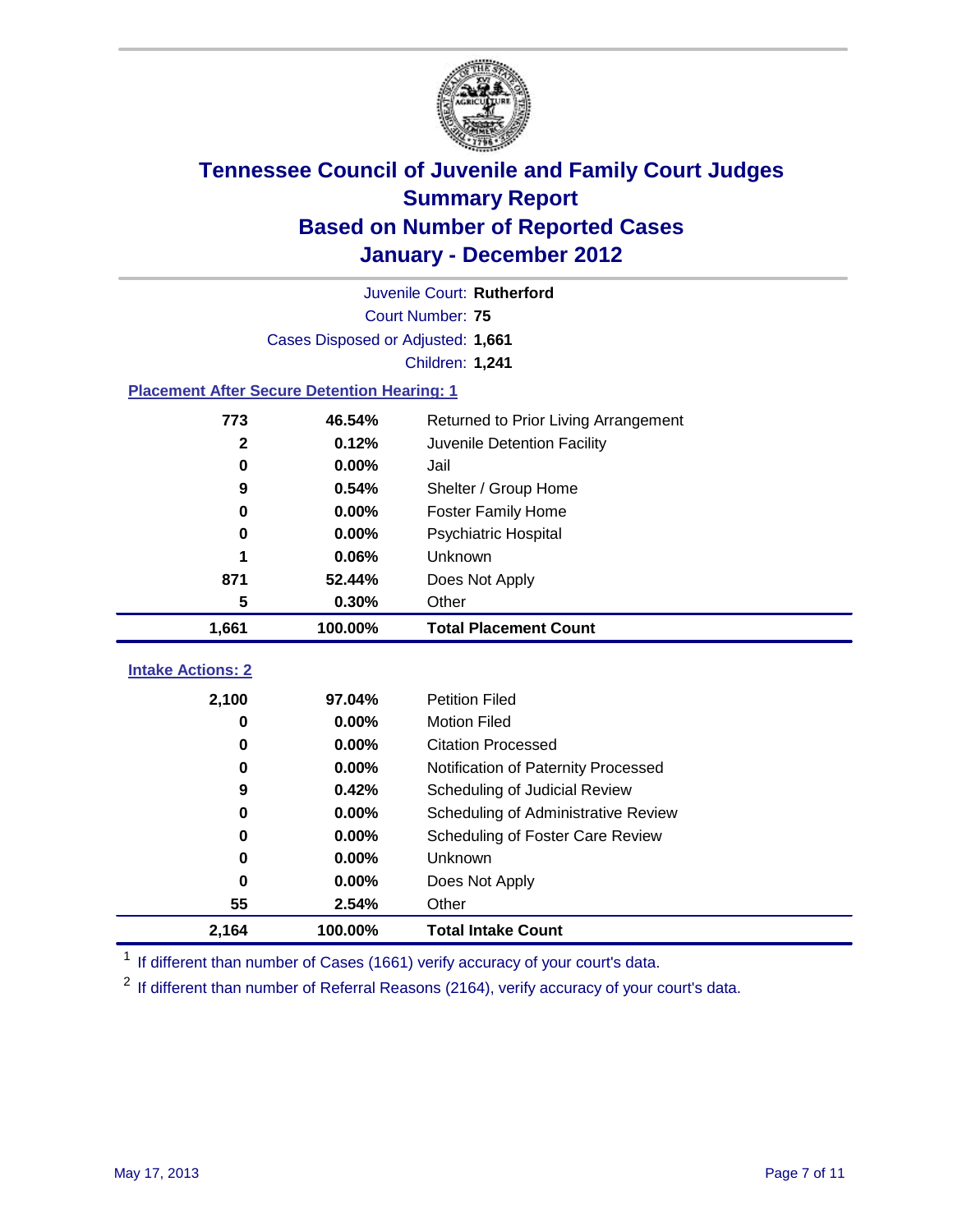

Court Number: **75** Juvenile Court: **Rutherford** Cases Disposed or Adjusted: **1,661** Children: **1,241**

### **Last Grade Completed by Child: 1**

| $\bf{0}$                                | 0.00%   | Too Young for School         |  |
|-----------------------------------------|---------|------------------------------|--|
| $\bf{0}$                                | 0.00%   | Preschool                    |  |
| 0                                       | 0.00%   | Kindergarten                 |  |
| 0                                       | 0.00%   | 1st Grade                    |  |
| 0                                       | 0.00%   | 2nd Grade                    |  |
| 4                                       | 0.32%   | 3rd Grade                    |  |
| 6                                       | 0.48%   | 4th Grade                    |  |
| 22                                      | 1.77%   | 5th Grade                    |  |
| 31                                      | 2.50%   | 6th Grade                    |  |
| 63                                      | 5.08%   | 7th Grade                    |  |
| 123                                     | 9.91%   | 8th Grade                    |  |
| 122                                     | 9.83%   | 9th Grade                    |  |
| 115                                     | 9.27%   | 10th Grade                   |  |
| 85                                      | 6.85%   | 11th Grade                   |  |
| 11                                      | 0.89%   | 12th Grade                   |  |
| 0                                       | 0.00%   | Non-Graded Special Ed        |  |
| 0                                       | 0.00%   | <b>GED</b>                   |  |
| 0                                       | 0.00%   | Graduated                    |  |
| 0                                       | 0.00%   | <b>Never Attended School</b> |  |
| 659                                     | 53.10%  | Unknown                      |  |
| $\bf{0}$                                | 0.00%   | Other                        |  |
| 1,241                                   | 100.00% | <b>Total Child Count</b>     |  |
| <b>Enrolled in Special Education: 1</b> |         |                              |  |

| 1,241 | 100.00% | <b>Total Child Count</b> |  |
|-------|---------|--------------------------|--|
| 741   | 59.71%  | Unknown                  |  |
| 430   | 34.65%  | No                       |  |
| 70    | 5.64%   | Yes                      |  |
|       |         |                          |  |

One child could be counted in multiple categories, verify accuracy of your court's data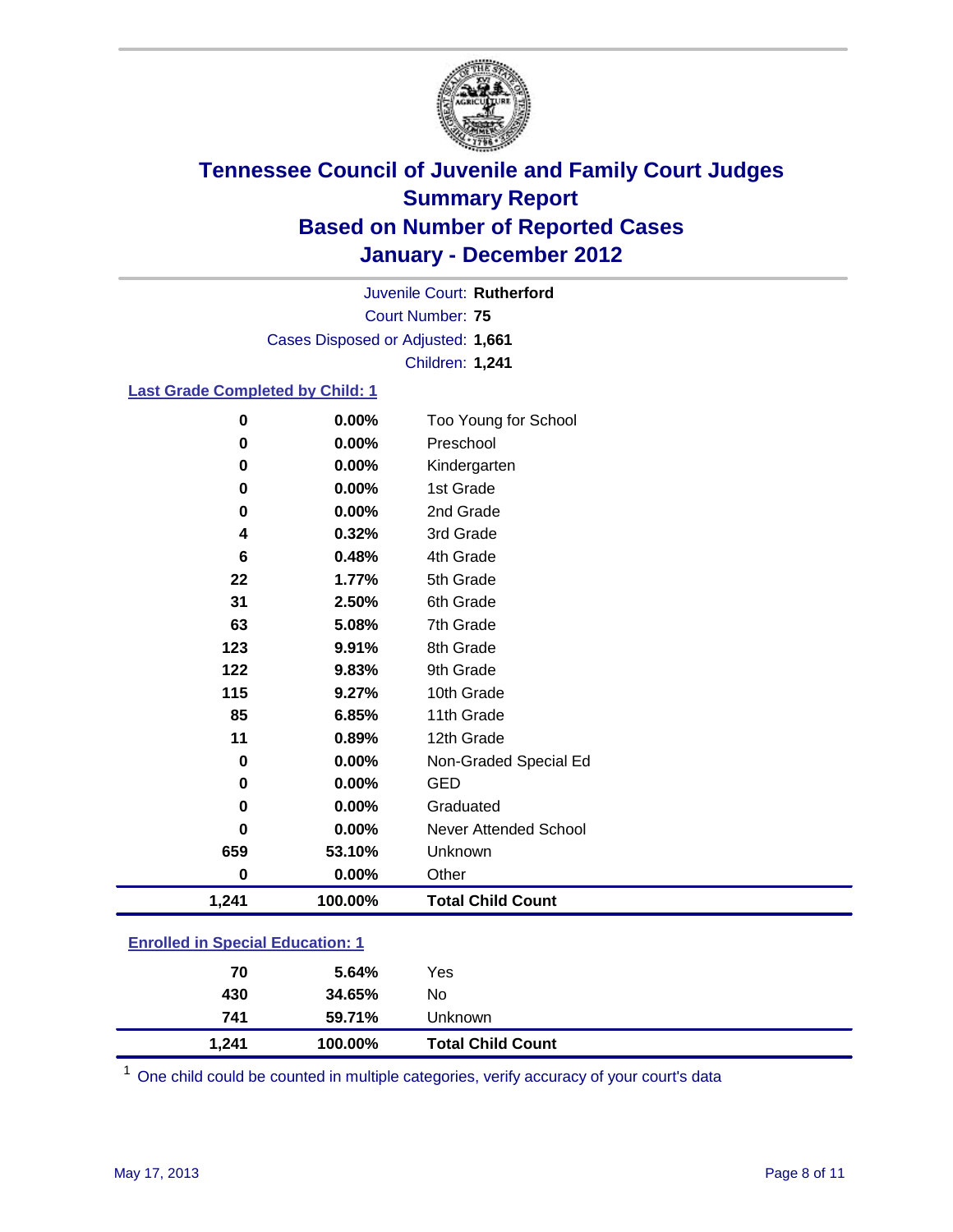

|       |                                   | Juvenile Court: Rutherford |  |  |  |
|-------|-----------------------------------|----------------------------|--|--|--|
|       |                                   | Court Number: 75           |  |  |  |
|       | Cases Disposed or Adjusted: 1,661 |                            |  |  |  |
|       |                                   | Children: 1,241            |  |  |  |
|       | <b>Action Executed By: 1</b>      |                            |  |  |  |
| 2,164 | 100.00%                           | Judge                      |  |  |  |
| 0     | $0.00\%$                          | Magistrate                 |  |  |  |
| 0     | $0.00\%$                          | <b>YSO</b>                 |  |  |  |
| 0     | 0.00%                             | Other                      |  |  |  |
| 0     | 0.00%                             | Unknown                    |  |  |  |
| 2,164 | 100.00%                           | <b>Total Action Count</b>  |  |  |  |

### **Formal / Informal Actions: 1**

| 468   | 21.63%   | <b>Dismissed</b>                                 |
|-------|----------|--------------------------------------------------|
| 0     | $0.00\%$ | Retired / Nolle Prosequi                         |
| 702   | 32.44%   | <b>Complaint Substantiated Delinquent</b>        |
| 289   | 13.35%   | <b>Complaint Substantiated Status Offender</b>   |
| 0     | $0.00\%$ | <b>Complaint Substantiated Dependent/Neglect</b> |
| 0     | 0.00%    | <b>Complaint Substantiated Abused</b>            |
| 0     | $0.00\%$ | <b>Complaint Substantiated Mentally III</b>      |
| 0     | $0.00\%$ | Informal Adjustment                              |
| 689   | 31.84%   | <b>Pretrial Diversion</b>                        |
| 13    | 0.60%    | <b>Transfer to Adult Court Hearing</b>           |
| 0     | $0.00\%$ | Charges Cleared by Transfer to Adult Court       |
| 0     | $0.00\%$ | Special Proceeding                               |
| 0     | $0.00\%$ | <b>Review Concluded</b>                          |
| 0     | $0.00\%$ | Case Held Open                                   |
| 3     | 0.14%    | Other                                            |
| 0     | $0.00\%$ | <b>Unknown</b>                                   |
| 2,164 | 100.00%  | <b>Total Action Count</b>                        |

<sup>1</sup> If different than number of Referral Reasons (2164), verify accuracy of your court's data.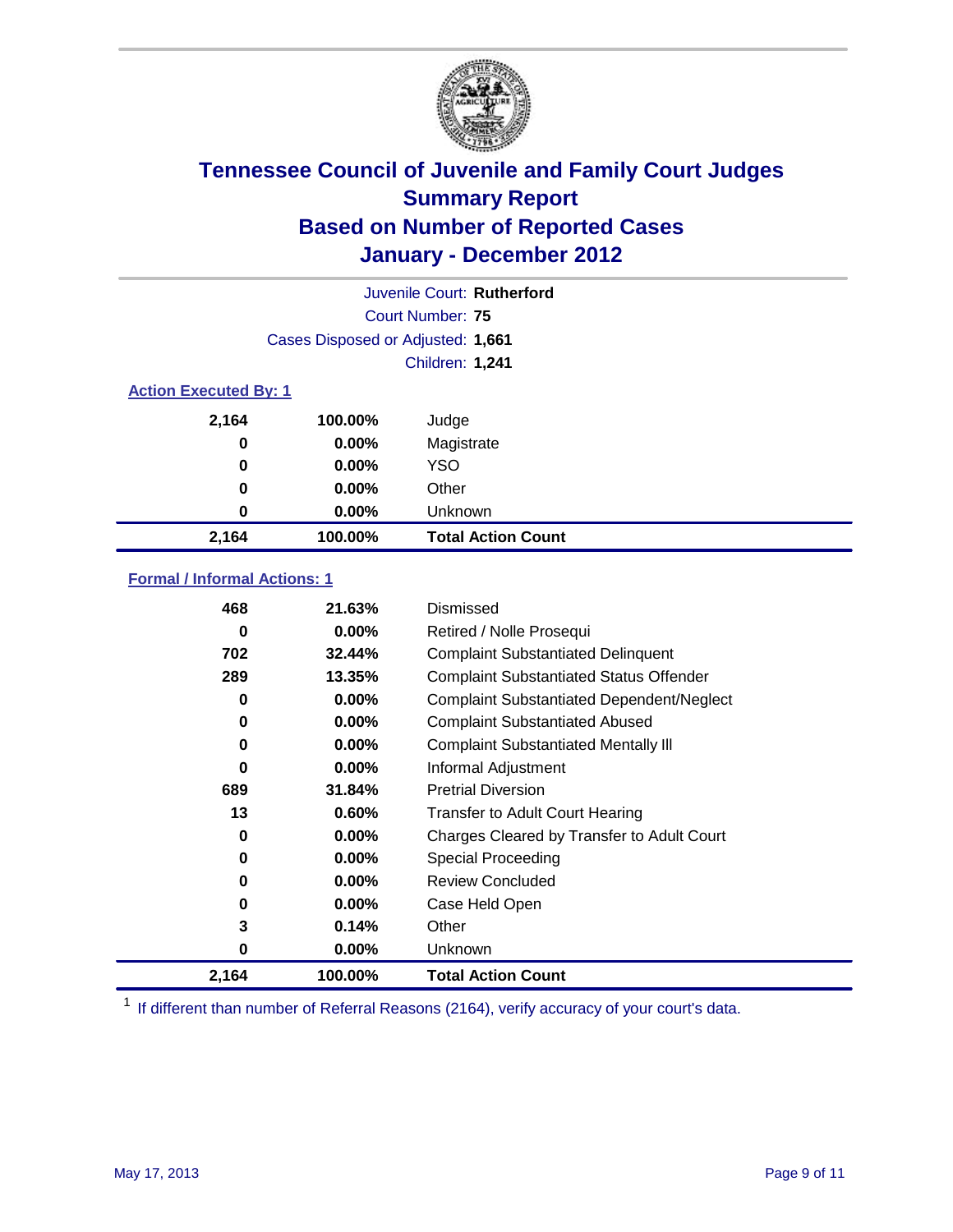

|                       |                                   | Juvenile Court: Rutherford                            |
|-----------------------|-----------------------------------|-------------------------------------------------------|
|                       |                                   | <b>Court Number: 75</b>                               |
|                       | Cases Disposed or Adjusted: 1,661 |                                                       |
|                       |                                   | Children: 1,241                                       |
| <b>Case Outcomes:</b> |                                   | There can be multiple outcomes for one child or case. |
| 421                   | 6.44%                             | <b>Case Dismissed</b>                                 |
| 0                     | 0.00%                             | Case Retired or Nolle Prosequi                        |
| 0                     | 0.00%                             | Warned / Counseled                                    |
| 538                   | 8.23%                             | <b>Held Open For Review</b>                           |
| 264                   | 4.04%                             | Supervision / Probation to Juvenile Court             |
| 1,241                 | 18.99%                            | <b>Probation to Parents</b>                           |
| 132                   | 2.02%                             | Referral to Another Entity for Supervision / Service  |
| 38                    | 0.58%                             | Referred for Mental Health Counseling                 |
| 61                    | 0.93%                             | Referred for Alcohol and Drug Counseling              |
| 41                    | 0.63%                             | <b>Referred to Alternative School</b>                 |
| 0                     | 0.00%                             | Referred to Private Child Agency                      |
| 0                     | 0.00%                             | Referred to Defensive Driving School                  |
| 50                    | 0.76%                             | Referred to Alcohol Safety School                     |
| 0                     | 0.00%                             | Referred to Juvenile Court Education-Based Program    |
| 0                     | 0.00%                             | Driver's License Held Informally                      |
| 0                     | 0.00%                             | <b>Voluntary Placement with DMHMR</b>                 |
| 0                     | 0.00%                             | <b>Private Mental Health Placement</b>                |
| 0                     | 0.00%                             | <b>Private MR Placement</b>                           |
| 0                     | 0.00%                             | Placement with City/County Agency/Facility            |
| 0                     | 0.00%                             | Placement with Relative / Other Individual            |
| 20                    | 0.31%                             | Fine                                                  |
| 473                   | 7.24%                             | <b>Public Service</b>                                 |
| 23                    | 0.35%                             | Restitution                                           |
| 0                     | 0.00%                             | <b>Runaway Returned</b>                               |
| 321                   | 4.91%                             | No Contact Order                                      |
| 0                     | 0.00%                             | Injunction Other than No Contact Order                |
| 32                    | 0.49%                             | <b>House Arrest</b>                                   |
| 1                     | 0.02%                             | <b>Court Defined Curfew</b>                           |
| 0                     | 0.00%                             | Dismissed from Informal Adjustment                    |
| 0                     | 0.00%                             | <b>Dismissed from Pretrial Diversion</b>              |
| 0                     | 0.00%                             | Released from Probation                               |
| 0                     | 0.00%                             | <b>Transferred to Adult Court</b>                     |
| 0                     | $0.00\%$                          | <b>DMHMR Involuntary Commitment</b>                   |